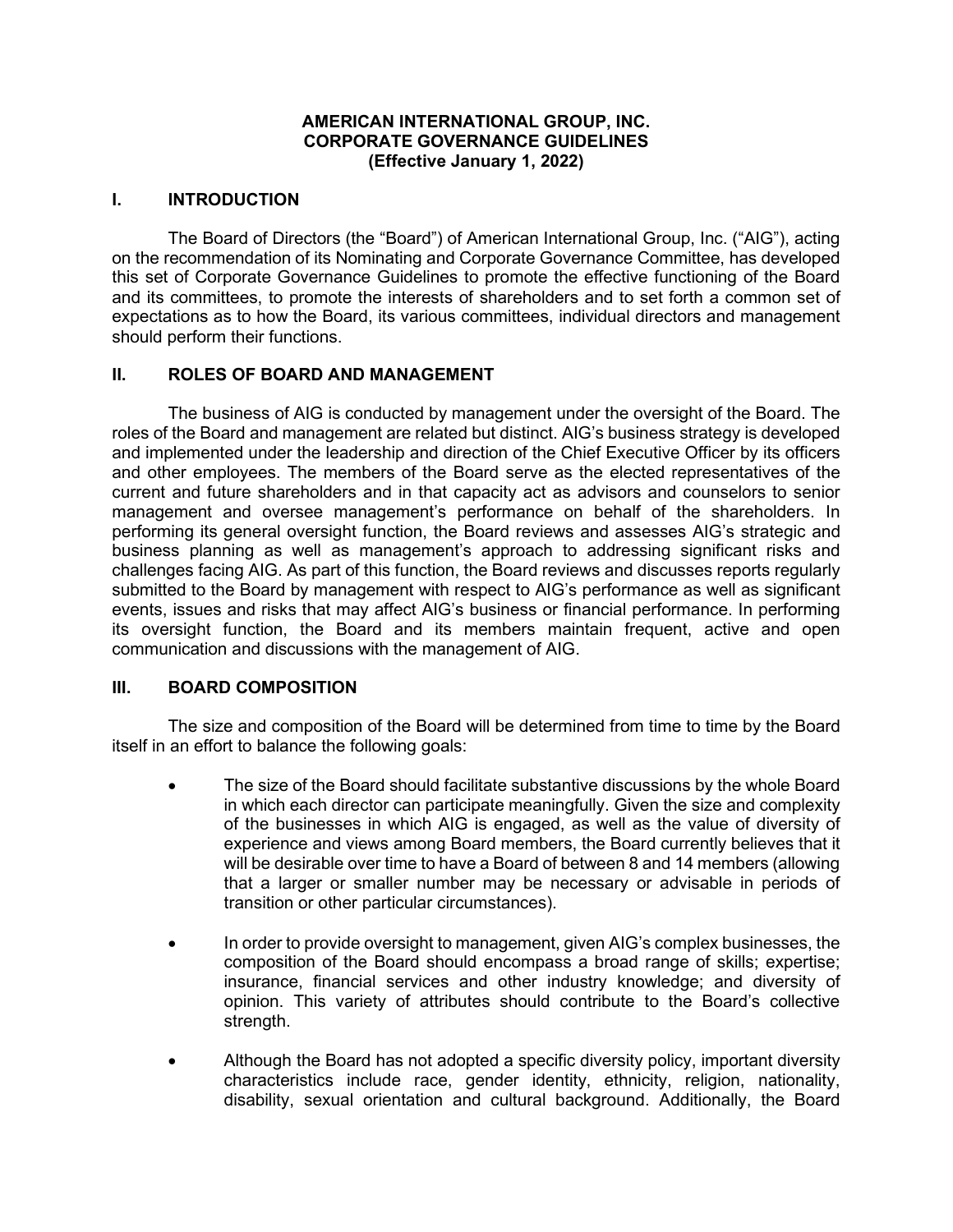considers diversity in a broad sense, including work experience, skills and perspective.

• At least two-thirds of the Board will consist of directors who are, under the New York Stock Exchange ("NYSE") listing standards, "independent" in the business judgment of the Board ("Independent Directors").

## **IV. BOARD LEADERSHIP**

A. *Selection of the Chair and Lead Independent Director (if any)*. The Board will select its Chair in the manner it considers to be in the best interests of AIG at any given point in time. The current policy of the Board, reflected in the by-laws, is that (1) the role of Chair may or may not be filled by an Independent Director and (2) if the Chair is not independent, the Independent Directors on the Board shall elect a Lead Independent Director from among the Independent Directors.

The selection of the Chair and Lead Independent Director (if any) will be reviewed annually. In connection with this review, the Nominating and Corporate Governance Committee will conduct an independent evaluation of the Chair or, if the Chair is not independent, the Lead Independent Director. The Board believes that it is in the best interests of AIG for the Board to periodically evaluate and make a determination regarding whether or not the Chair role should be held by an Independent Director and whether or not to separate or combine the roles of Chair and Chief Executive Officer, depending upon the circumstances.

- B. *Duties of the Chair*. The Chair will have the duties assigned by the Board from time to time. It is the Board's current policy that the Chair's duties include:
	- Providing leadership to the Board and taking responsibility for the Board's effectiveness;
	- Chairing meetings of the Board and the annual shareholder meeting;
	- Communicating with shareholders, stakeholders, and government officials;
	- Reviewing and approving the agendas for and the scheduling of meetings of the Board in consultation with the Lead Independent Director (if there is one);
	- Coordinating with the chairs of each committee of the Board to schedule committee meetings;
	- Reviewing the quality, quantity, appropriateness and timeliness of information provided to the Board, in consultation with the Lead Independent Director (if there is one); and
	- Conferring regularly with the Lead Independent Director (if there is one) on matters of importance that may require action or oversight by the Board.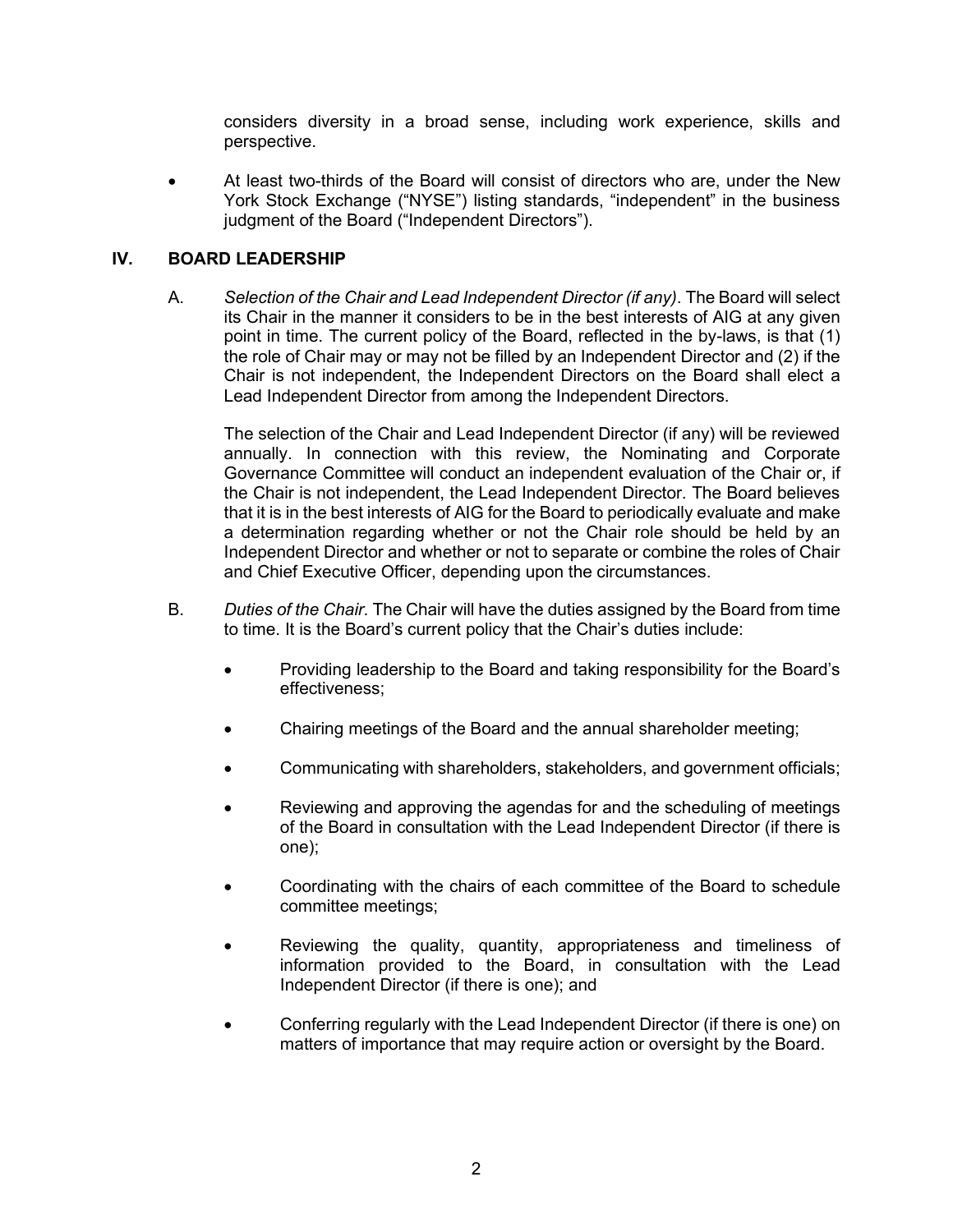In the event that the Chair is an Independent Director, the duties of the Chair will also include the duties of the Lead Independent Director outlined below, except to the extent inapplicable due to the combining of such roles.

- C. *Duties of the Lead Independent Director*. The Lead Independent Director (if there is one) will have the duties assigned by the Board from time to time. It is the Board's current policy that the Lead Independent Director's duties include:
	- Providing advice, guidance and assistance to the Chair, as requested;
	- Calling, setting the agenda for and chairing periodic executive sessions and meetings of the Independent Directors;
	- Consulting on and approving, in consultation with the Chair, the agendas for and the scheduling of meetings of the Board;
	- Chairing meetings of the Board in the absence of the Chair;
	- Serving as a liaison between the Chair and the Independent Directors;
	- Reviewing and approving, in consultation with the Chair, the quality, quantity, appropriateness and timeliness of information provided to the Board;
	- Communicating with shareholders, stakeholders, and government officials in consultation with the Chair and Chief Executive Officer;
	- Conferring regularly with the Chair on matters of importance that may require action or oversight by the Board; and
	- Carrying out such other duties as are requested by the Independent Directors, the Board or any of its committees from time to time.

In the event that the Chair is an Independent Director, the Lead Independent Director duties outlined above will also be held by the Chair, except to the extent inapplicable due to the combining of such roles.

## **V. SELECTION OF DIRECTORS**

The Nominating and Corporate Governance Committee is responsible for recommending a slate of directors to the Board for election at the annual meeting of shareholders, recommending candidates to fill vacancies occurring between annual meetings, reviewing and making recommendations to the Board on the election of any director nominees nominated pursuant to AIG's proxy access by-law and periodically recommending candidates for election to the Board.

- A. *Nominations*. The Board, based on the recommendations of the Nominating and Corporate Governance Committee, will select nominees for the position of director considering the following criteria:
	- High personal and professional ethics, values and integrity;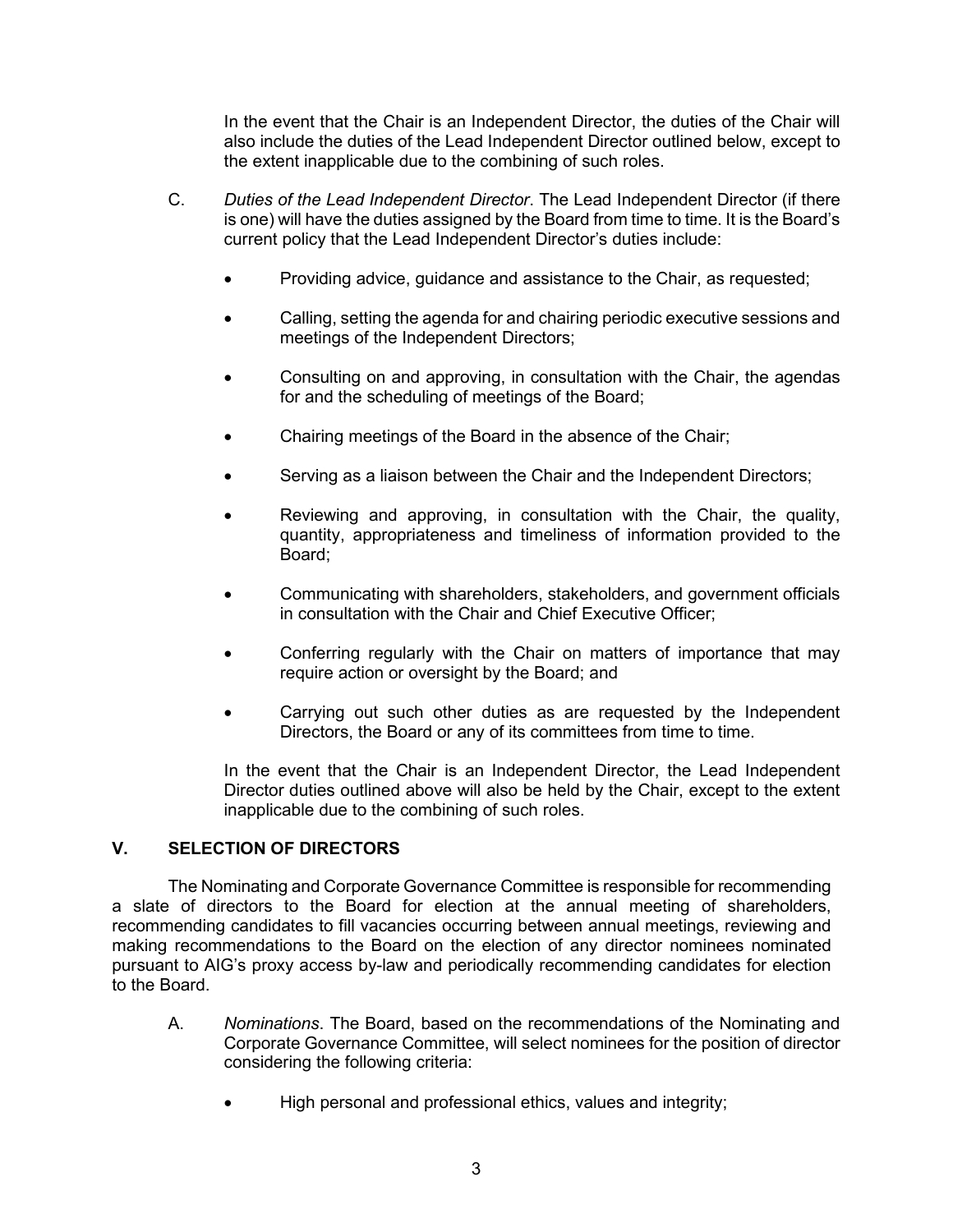- Ability to work together as part of an effective, collegial group;
- Commitment to representing the long-term interests of AIG;
- Skill, expertise, diversity, background and experience with businesses and other organizations that the Board deems relevant;
- The interplay of the individual's experience with the experience of other Board members;
- The contribution represented by the individual's skills and experience to ensuring that the Board has the necessary tools to perform its oversight function effectively;
- Ability and willingness to commit adequate time to AIG over an extended period of time; and
- The extent to which the individual would otherwise be a desirable addition to the Board and any committees of the Board.
- B. *Evaluation of Nominees*. The Nominating and Corporate Governance Committee will discuss and evaluate possible candidates in detail prior to recommending them to the Board. The Nominating and Corporate Governance Committee will also be responsible for initially assessing whether a candidate would be an Independent Director. The Board, taking into consideration the assessment of the Nominating and Corporate Governance Committee, will determine whether a nominee or appointee would be an Independent Director.
- C. *Shareholder Nominations*. The Nominating and Corporate Governance Committee will give appropriate consideration to candidates for Board membership proposed by shareholders, including pursuant to AIG's proxy access by-law, and will evaluate such candidates in the same manner as other candidates identified by or submitted to the Nominating and Corporate Governance Committee.

Shareholders may propose nominees for consideration by the Nominating and Corporate Governance Committee by complying with the procedures and requirements in AIG's proxy access by-law or by submitting names and supporting information to: Chair, Nominating and Corporate Governance Committee, c/o Corporate Secretary, American International Group, Inc., 1271 Avenue of the Americas, Floor 41, New York, New York 10020-1304. All shareholder New York, New York 10020-1304. All shareholder recommendations as to possible Board members must comply with the information and timing requirements set forth in AIG's by-laws.

D. *Orientation and Continuing Education*. Management, working with the Board, will provide an orientation process for new non-management directors, including background material on AIG, its business plan and risk profile and meetings with senior management. Management will also provide a continuing education program for directors regarding matters relevant to AIG and its business plan and risk profile, as well as other appropriate subjects.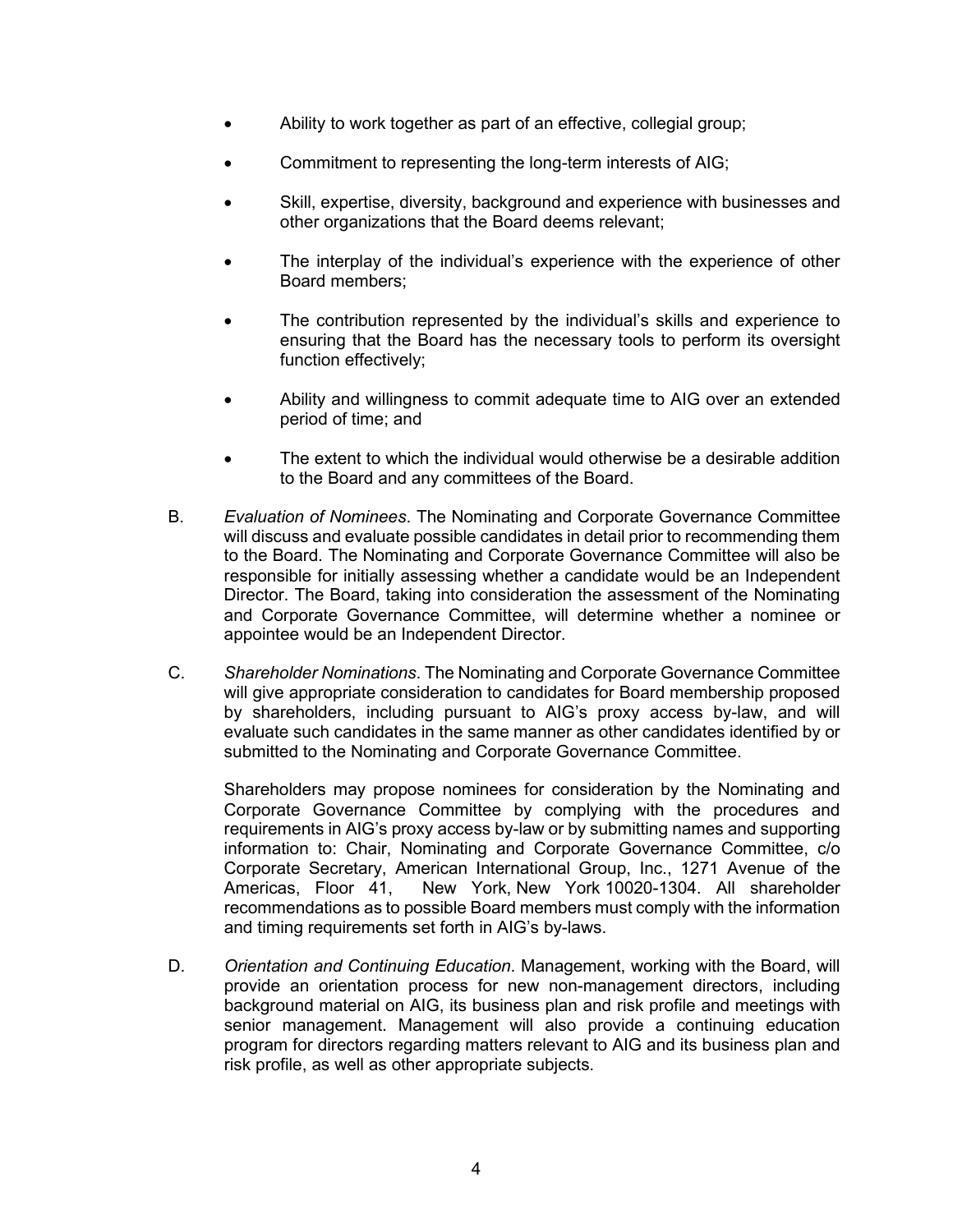# **VI. ELECTION, TERM AND RETIREMENT OF THE DIRECTORS**

- A. *Election and Term*. A director holds office until the annual meeting of shareholders next succeeding his or her election and until a successor is elected and qualified or until his or her earlier resignation or removal. The Board does not believe that term limits are appropriate.
- B. *Voting for Directors*. The Board shall nominate for election as directors, with respect to incumbent candidates, only those who have tendered, prior to the mailing of the proxy statement for the annual meeting at which they are to be reelected as directors, irrevocable resignations authorized by Section 141(b) of the Delaware General Corporation Law that will be effective upon (i) the failure to receive the required vote at any annual meeting at which they are nominated for  $re-electron<sup>1</sup>$  $re-electron<sup>1</sup>$  $re-electron<sup>1</sup>$  and (ii) Board acceptance of such resignation. In addition, the Board shall fill director vacancies and new directorships only with candidates who agree to tender, at or prior to the time of their appointment to the Board, the same form of resignation tendered by other directors in accordance herewith. The Nominating and Corporate Governance Committee shall consider such irrevocable resignation and shall recommend to the Board the action to be taken. Any director whose resignation is under consideration shall not participate in the Nominating and Corporate Governance Committee recommendation regarding whether to accept the resignation. The Board shall accept such resignation unless it determines that the best interests of AIG would not be served by doing so. The Board shall take action within 90 days following certification of the vote, unless such action would cause AIG to fail to comply with any requirement of the NYSE or any rule or regulation promulgated under the Securities Exchange Act of 1934, in which event AIG shall take action as promptly as is practicable while continuing to meet such requirements. The Board will promptly disclose its decision and the reasons therefor in a periodic or current report filed with the Securities and Exchange Commission ("SEC").
- C. *Director Retirement*. No individual shall stand for election as a director after reaching the age of 75. The Board, however, upon the recommendation of the Nominating and Corporate Governance Committee, may waive this limitation for any director for a period of one year, if it is deemed to be in the best interests of AIG.
- D. *Change in Status*. If (other than as a result of retirement) a director's principal occupation changes from that at the time such director was last nominated for election, then such director shall inform the chair of the Nominating and Corporate Governance Committee of the change and shall tender his or her resignation for consideration by the Nominating and Corporate Governance Committee. The

<span id="page-4-0"></span><sup>1</sup> The AIG by-laws provide that each director shall be elected by vote of the majority of votes cast (meaning the number of shares voted "for" a nominee must exceed the number of shares voted "against" such nominee) at any meeting for the election of directors at which a quorum is present, *provided* that the directors shall be elected by a plurality of the votes cast (instead of by votes "for" or "against" a nominee) at any meeting involving a contested election for one or more directors (meaning more directors have been nominated for election than directorship positions available).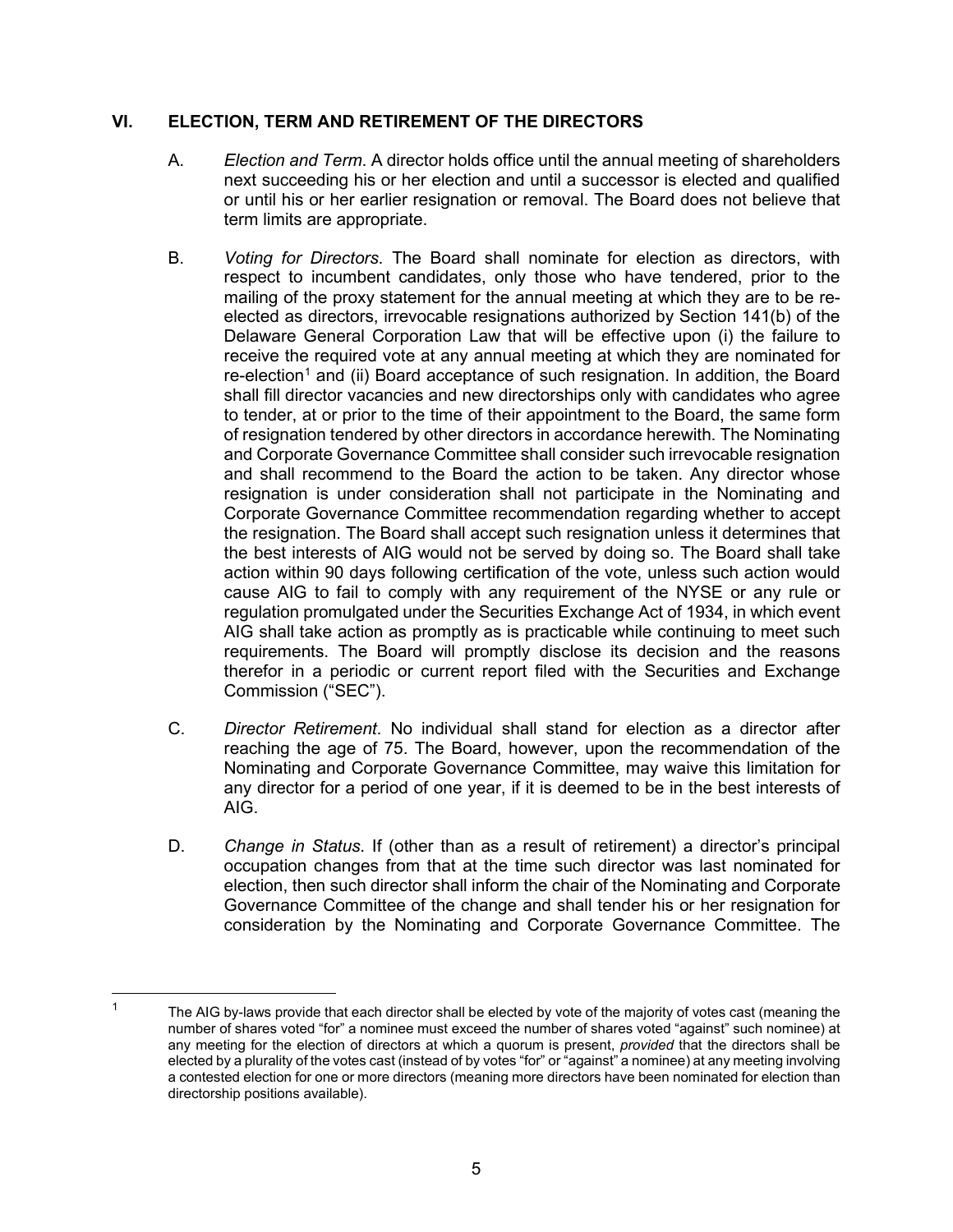Nominating and Corporate Governance Committee will recommend to the Board the action to be taken with respect to such resignation.

E. *Board Vacancies*. In the event that a vacancy on the Board is created for any reason, and it is determined by the Nominating and Corporate Governance Committee that the vacancy is to be filled, the Nominating and Corporate Governance Committee will consider the views of interested shareholders, as it deems appropriate.

#### **VII. BOARD MEETINGS**

The Board currently plans to hold at least six regularly scheduled meetings each year, with further meetings to occur when called by the Chair or if requested by two directors as provided in the by-laws.

The Chair will oversee the preparation of the agendas for meetings of the Board in consultation with the Lead Independent Director (if there is one). Any director may suggest the inclusion of additional subjects on the agenda. The agenda for each committee meeting will be established by the respective committee chair. Management will endeavor to provide all directors an agenda and appropriate materials in advance of meetings, although the Board recognizes that this will not always be consistent with the timing of transactions or the operations of the business and, in certain cases, it may not be desirable to circulate materials in advance of the meeting. Materials presented to the Board or its committees should be as concise as practicable but consistent with the need to provide the information needed for the directors to make an informed judgment and engage in informed discussion. As provided in the by-laws, the Board or any committee thereof may also take action by unanimous written consent.

## **VIII. EXECUTIVE SESSIONS**

To ensure free and open discussion and communication among the Independent Directors, the Independent Directors will meet in executive sessions, with no members of management present, in conjunction with each regularly scheduled (excepting telephonic) meeting of the Board. Additionally, the Lead Independent Director (if there is one) may call additional executive sessions and meetings of the Independent Directors, as needed. The Lead Independent Director (if there is one) or the Chair (if independent) will preside at the executive sessions unless the Lead Independent Director or independent Chair, as applicable, is unable to attend, in which case the Independent Directors will designate one of the other Independent Directors to preside. In addition, the Lead Independent Director (if there is one) may invite the Chair to join a portion of any executive session to give the Independent Directors an opportunity to consult with the Chair, as applicable.

## **IX. THE COMMITTEES OF THE BOARD**

A. *Committees*. The Board will have at least the following standing committees: Audit Committee; Compensation and Management Resources Committee; Risk and Capital Committee; and Nominating and Corporate Governance Committee. The Audit Committee, the Compensation and Management Resources Committee and the Nominating and Corporate Governance Committee must each have a written charter satisfying the rules of the NYSE. The Audit Committee and the Compensation and Management Resources Committee must also satisfy the requirements of SEC Rule 10A-3 and SEC Rule 10C-1, respectively. The Board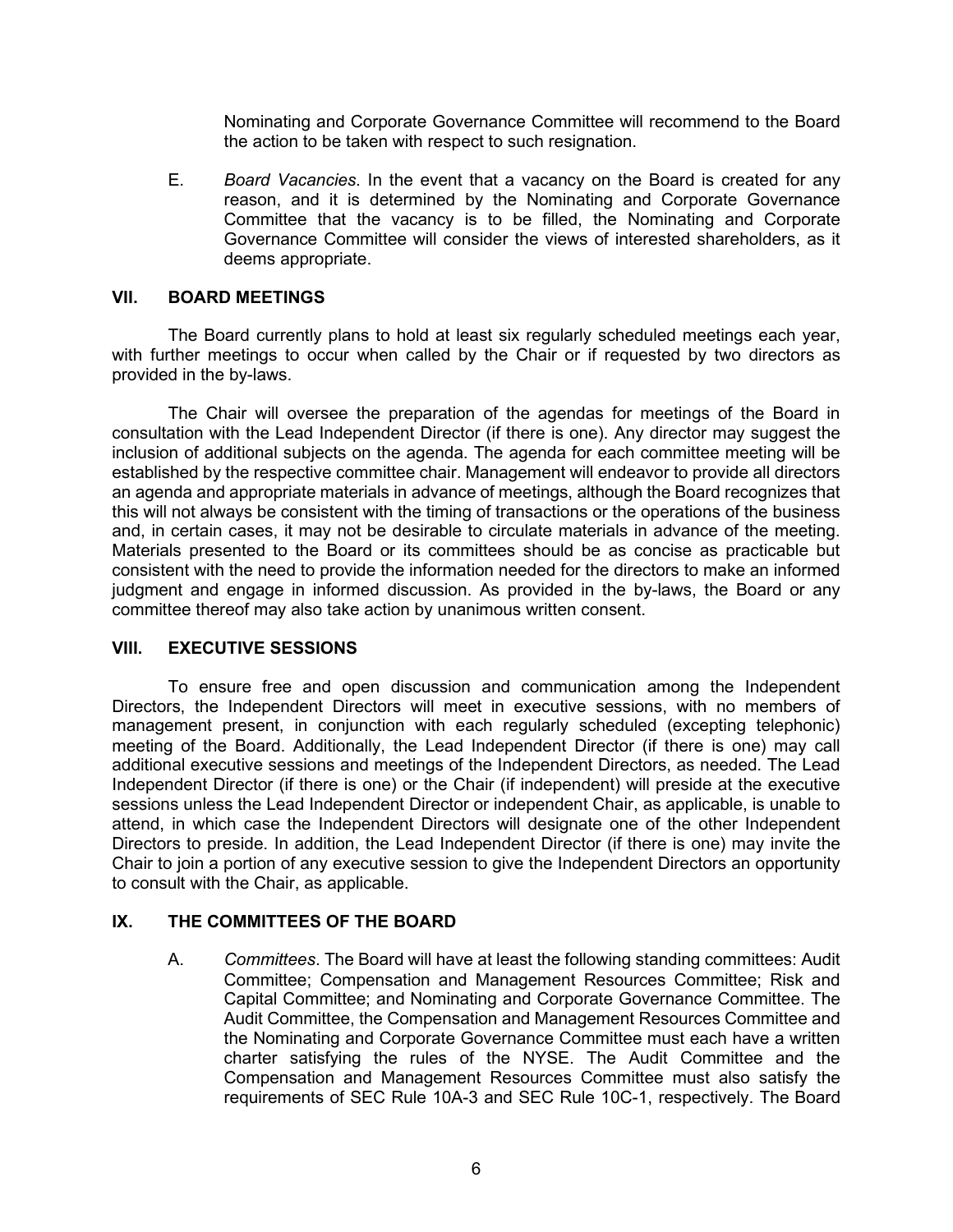shall, based on the recommendation of the Nominating and Corporate Governance Committee, appoint a chair of each committee. Each committee chair will give a report to the Board periodically on his or her committee's activities.

B. *Composition of the Committees*. The Audit Committee, the Compensation and Management Resources Committee and the Nominating and Corporate Governance Committee will each be composed of at least three directors all of whom are Independent Directors. Each other standing committee will have a majority of members who are Independent Directors. In the case of the Audit Committee, the Audit Committee chair and a majority of the members also will be "Audit Committee Financial Experts" as defined in the rules and regulations of the SEC, and all members will be "financially literate" as determined by the Board (based upon a determination and recommendation by the Nominating and Corporate Governance Committee) in accordance with NYSE listing standards. Any additional qualifications required for the members of each committee will be set out in the respective committee's charter. A director may serve on more than one committee for which he or she qualifies.

Membership of committees will be reviewed by the Nominating and Corporate Governance Committee, which will make recommendations to the Board regarding composition of each of the committees of the Board at least annually. In that regard, the Board believes that rotation of members and chairs of its committees is desirable. The Board does not believe, however, that fixed time periods for rotation are desirable. As a general matter, the Board believes that a director should serve as chair of the same committee for not less than three consecutive years and for not more than five years.

## **X. BOARD RESPONSIBILITIES**

- A. *Overall Business Strategy*. The Board will periodically review and approve AIG's overall strategic and business plans.
- B. *Chief Executive Officer*. The Board will be responsible for the selection and evaluation of the Chief Executive Officer. In the event the Chief Executive Officer also serves as a director, the Chief Executive Officer will recuse himself or herself from any such selection or evaluation.
- C. *Management Succession*. The Chief Executive Officer shall present, at least annually, to the Compensation and Management Resources Committee a management succession plan to ensure that future selections are appropriately considered. The principal components of this plan are:
	- A proposed plan for Chief Executive Officer succession, both in an emergency situation and in the ordinary course of business; and
	- The Chief Executive Officer's plan for management succession for the other policy-making officers of AIG.

The Compensation and Management Resources Committee shall (i) consult with the chair of the Nominating and Corporate Governance Committee with respect to succession of the Chief Executive Officer and (ii) provide a report to the Board on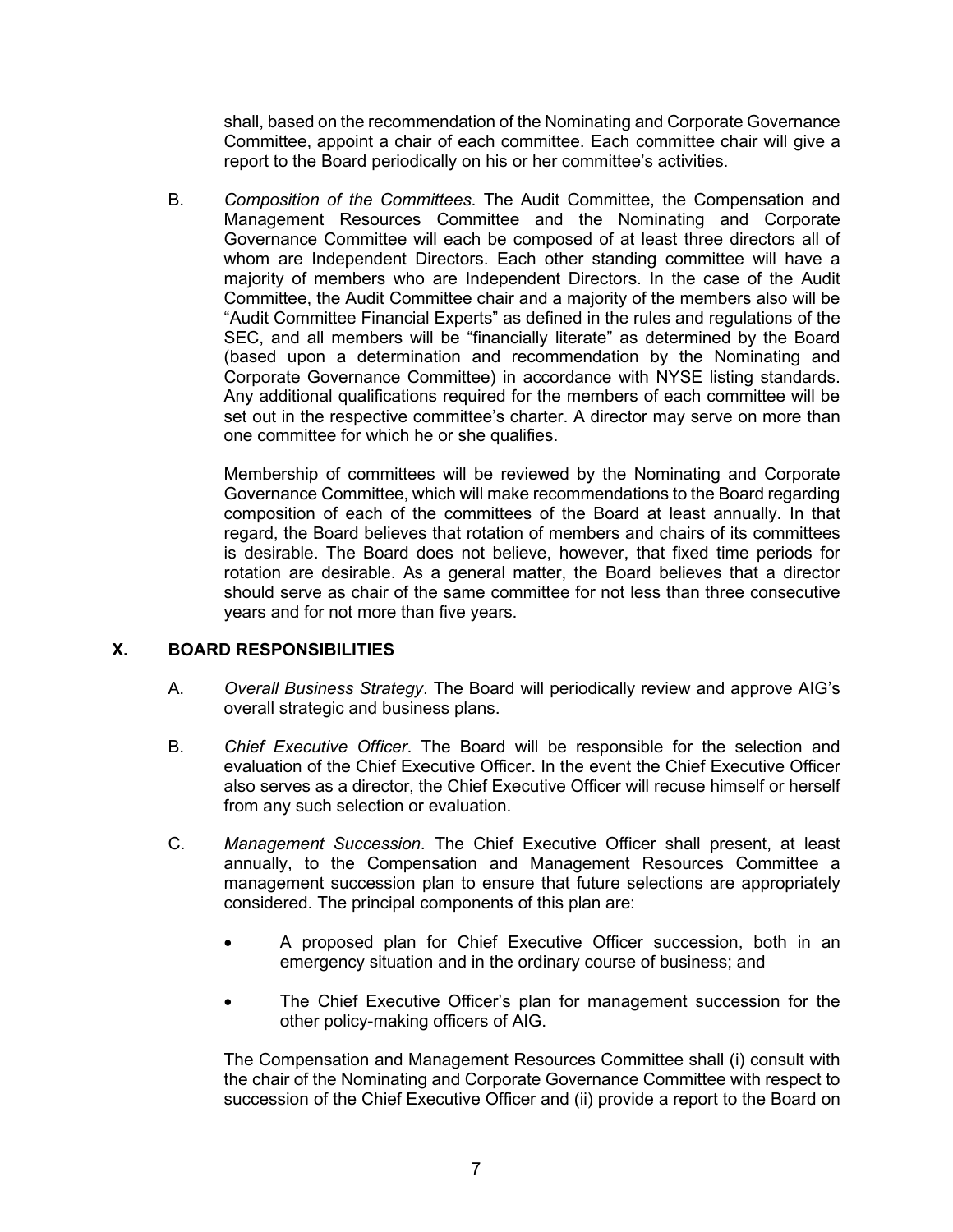the management succession plan. The Board shall review and consider the plan and any recommendations of the Compensation and Management Resources Committee.

- D. *Evaluating and Approving Compensation for the Chief Executive Officer*. The Independent Directors, acting through the Compensation and Management Resources Committee, evaluate the performance of the Chief Executive Officer against AIG's goals and objectives and determine the compensation of the Chief Executive Officer. The determination of the Compensation and Management Resources Committee with respect to the Chief Executive Officer's compensation shall be subject to the approval or ratification of the Board as provided in the bylaws.
- E. *Executive Compensation*. The Compensation and Management Resources Committee makes recommendations to the Board with respect to AIG's general compensation philosophy and oversees the development and implementation of AIG compensation programs.

The Board and the Compensation and Management Resources Committee are committed to the full, fair and transparent disclosure of executive compensation. This commitment will be considered in connection with AIG's public disclosures regarding executive compensation.

- F. *Board Compensation*. The Nominating and Corporate Governance Committee periodically reviews and makes recommendations to the Board regarding the form and amount of the compensation of non-management directors. The Board will set the form and amount of non-management compensation, taking into account the recommendations of the Nominating and Corporate Governance Committee. Only non-management directors will receive compensation for services as a director.
- G. *Reviewing and Approving Significant Transactions*. Board approval of a particular transaction may be appropriate because of several factors, including:
	- legal or regulatory requirements;
	- the materiality of the transaction to AIG's financial performance, risk profile or business;
	- the terms of the transaction; or
	- other factors, such as entry into a new business or a significant variation from AIG's strategic plan.

The Board, in conjunction with management of AIG, has developed, and will review and update from time to time, standards to be utilized by management in determining the types of transactions that should be submitted to the Board for review and approval or notification.

H. *Risk Management*. The Board oversees AIG's risk management. The Board and its committees receive reports on AIG's significant risk exposures and how these exposures are managed.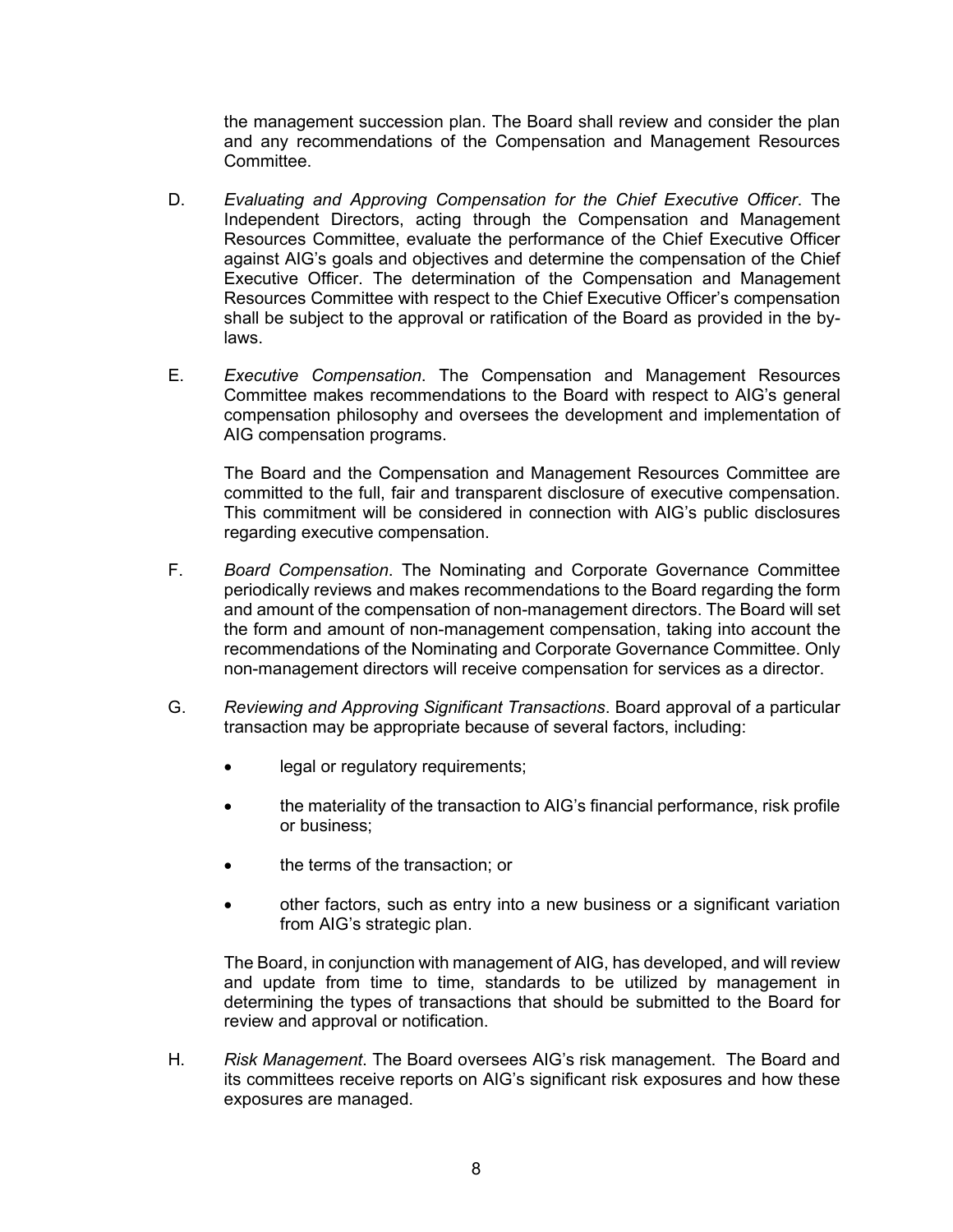## **XI. EXPECTATIONS OF DIRECTORS**

The business and affairs of AIG are to be managed by or under the direction of the Board in accordance with the laws of the State of Delaware. In performing their duties, the primary responsibility of the directors is to exercise their business judgment in the best interests of AIG. The Board has developed a number of specific expectations of directors to promote the discharge of this responsibility and the efficient conduct of the Board's business.

A. *Commitment and Attendance*. All directors should make every effort to attend every meeting of the Board and every meeting of committees of which they are members. In-person attendance by directors is expected at every regularly scheduled meeting of the Board and every regularly scheduled meeting of committees of which they are a member, unless such meeting has been specifically designated as a virtual or telephonic meeting. In all cases, attendance (including virtual or telephonic attendance) is limited to the director and others invited by, or attending with the written consent of, the Board or applicable committee. Directors are expected to attend the annual meeting of shareholders. A director may attend meetings (without having a vote or affecting the presence or absence of a quorum) of any committee of which the director is not a member, with the consent of the committee chair. The Chair and/or Lead Independent Director (if there is one) may attend any meetings of committees of which he or she is an *ex-officio* member in his or her sole discretion.

Any director who, for two consecutive calendar years, attended fewer than 75% of the regular meetings of the Board and the meetings of all committees of which such director is a voting member will not be nominated for re-election at the annual meeting in the next succeeding calendar year, absent special circumstances that may be taken into account by the Nominating and Corporate Governance Committee in making its recommendations to the Board.

- B. *Participation in Meetings*. Each director should be sufficiently familiar with the business of AIG, including its financial statements and capital structure and the risks and the competition it faces, to facilitate active and effective participation in the deliberations of the Board and of each committee on which he or she serves. Upon request, management will make appropriate personnel available to answer any questions a director may have about any aspect of AIG's business.
- C. *Loyalty and Ethics*. In their roles as directors, all directors owe a duty of loyalty to AIG. This duty of loyalty mandates that directors act in the best interests of AIG and not act for personal benefit at the expense of AIG.

AIG has adopted a Director, Executive Officer and Senior Financial Officer Code of Business Conduct and Ethics (the "Code"). Directors should be familiar with the Code's provisions and should consult with AIG's General Counsel in the event of any issues that arise with respect to the matters set forth in the Code.

D. *Other Directorships*. AIG values the experience directors bring from other boards on which they serve, but recognizes that those boards also present significant demands on a director's time and availability and may present conflicts and legal issues. Directors must obtain prior consent from the chair of the Nominating and Corporate Governance Committee and the Chief Executive Officer in advance of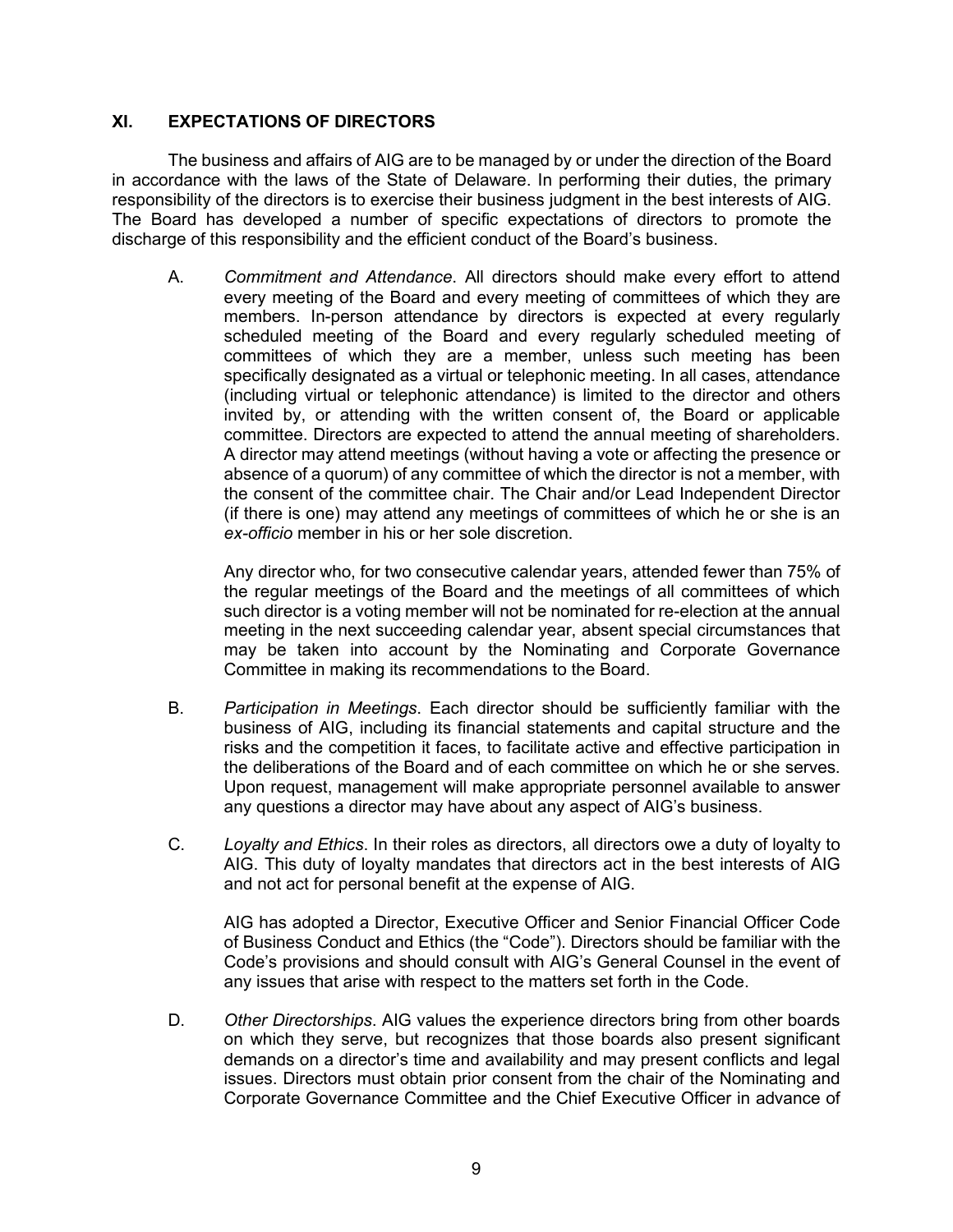accepting membership on any other board of directors or other significant commitments involving affiliation with other businesses or governmental units.

It is AIG's policy that the Chief Executive Officer should not serve on the board of directors of more than one public company (other than AIG or a company in which AIG has a significant equity interest). In addition, absent special circumstances, the Board generally considers it desirable for: (1) other directors not to serve on the boards of directors of more than three public companies (other than AIG or a company in which AIG has a significant equity interest) that require substantial time commitments; (2) other directors who are executive officers of another public company not to serve on the boards of directors of more than one public company (other than AIG and the public company for which he/she serves as an executive officer); and (3) members of AIG's Audit Committee not to serve on more than two other public company board audit committees.

It is the responsibility of the Nominating and Corporate Governance Committee to review each director's, and each potential director's, overall commitments to help ensure that all directors have sufficient time to fulfill their responsibilities as directors of AIG. In considering its nominations of candidates for election to the Board, the Nominating and Corporate Governance Committee may determine that a lesser number of boards of directors or committees than as set forth above is appropriate.

E. *Contact with Management*. All directors are invited to contact the Chief Executive Officer at any time to discuss any aspect of AIG's business. It is expected that the Chief Executive Officer will keep the Chair (if independent) or the Lead Independent Director (if there is one) informed of all significant management, operational and other business developments as they arise. Directors also will have complete access to other members of management. The Board expects that there will be frequent opportunities for directors to meet with the Chief Executive Officer and other members of management in Board and committee meetings or in other formal and informal settings.

Further, the Board encourages management, from time to time, to bring managers into Board meetings who (a) can provide additional insight into the items being discussed because of personal involvement or substantial knowledge in those areas and/or (b) are managers with future potential that the senior management believes should be given exposure to the Board.

F. *Board Interaction with Institutional Investors and the Press*. It is important that AIG speak to employees, investors and outside constituencies with a single voice and that management serve as the spokesperson. With respect to the press, if a situation does arise in which it seems appropriate for an Independent Director to act as a spokesperson with the press on behalf of AIG, the director will first consult with the Chief Executive Officer. With respect to investors, if a situation does arise in which it seems appropriate for an Independent Director to communicate about AIG with one or more investors, the director will first consult with the entire Board on the proposed communication and will also report to the entire Board after any such communication has occurred. The foregoing is not intended to preclude the Chair (if independent) or the Lead Independent Director (if there is one) from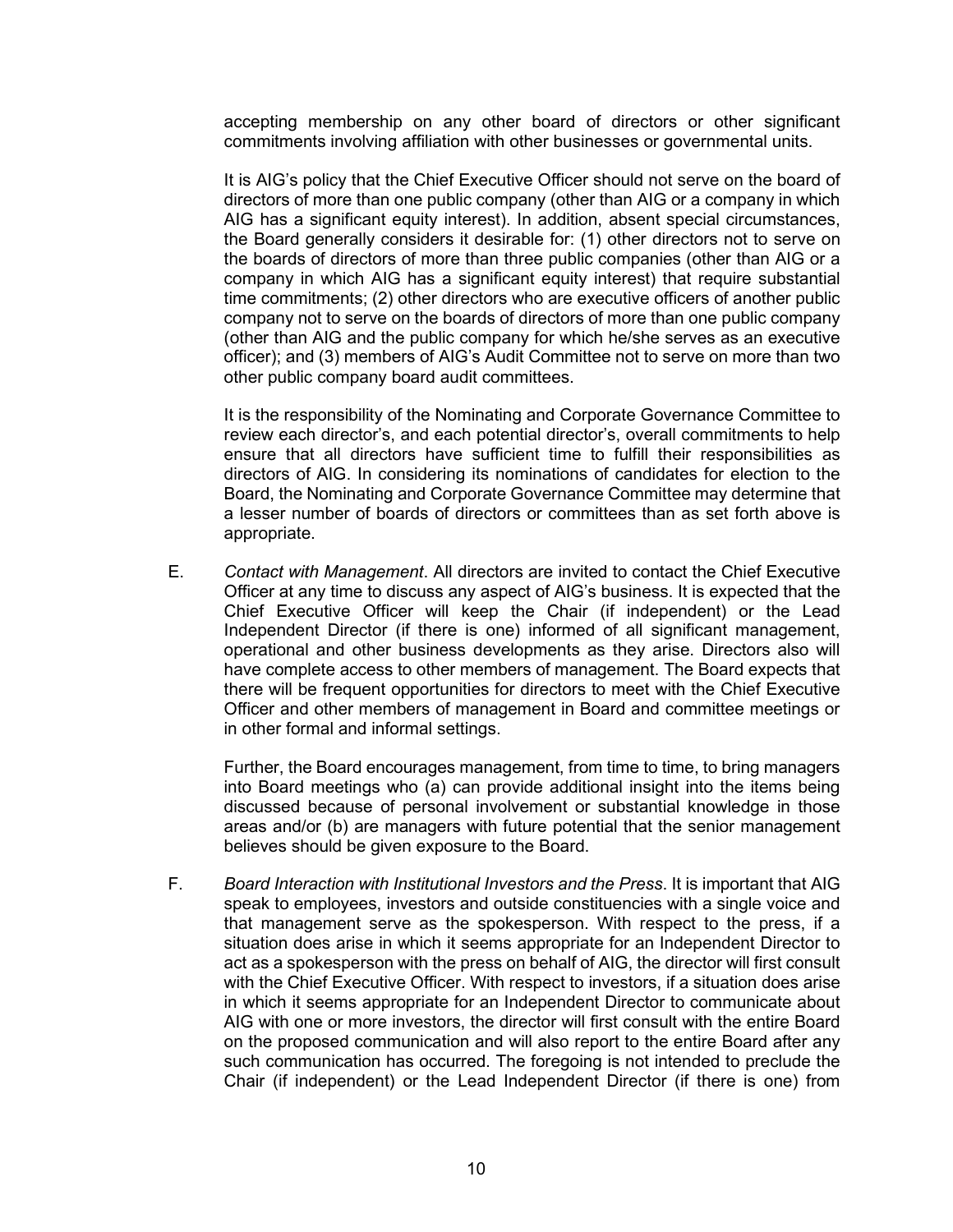speaking on behalf of the Independent Directors nor limit the Board's active involvement in AIG's shareholder engagement process described below.

AIG maintains an active dialogue with shareholders and other stakeholders on matters of significance to AIG and its shareholders, including corporate governance, corporate social responsibility, strategy, performance and related matters. As part of this process, the Chair (if independent) or the Lead Independent Director (if there is one) periodically participate in meetings with shareholders and other stakeholders to discuss and obtain feedback on issues important to AIG's shareholders and other stakeholders. Other directors may also participate in such meetings with shareholders and other stakeholders as part of ongoing shareholder and stakeholder engagement as requested by the Chair. Management also shares feedback from other investor meetings, conferences and shareholder dialogue with the Board.

G. *Confidentiality*. The proceedings and deliberations of the Board and its committees are confidential. Each director will maintain the confidentiality of all information received in connection with his or her service as a director. Directors participating in Board or committee meetings by telephone or virtually must ensure that the discussions are not exposed to parties who are not directors. This is particularly important because competitively sensitive information, confidential regulatory information, attorney-client privileged information or other confidential information may be discussed at these meetings.

## **XII. COMMUNICATIONS WITH THE BOARD OF DIRECTORS**

Shareholders and other interested parties may communicate directly with one or more directors by (1) writing to them c/o Corporate Secretary, American International Group, Inc., 1271 Avenue of the Americas, Floor 41, New York, New York 10020-1304 or (2) email at an address that will be included in the annual proxy statement. The Corporate Secretary opens all communications and forwards them to the appropriate recipient. However, at the discretion of the Corporate Secretary, items unrelated to the directors' duties and responsibilities as members of the Board may not be forwarded, including unsolicited advertising materials or publications, job or product inquiries, invitations to conferences and other materials considered to be trivial, irrelevant, inappropriate and/or harassing.

## **XIII. EVALUATING BOARD AND COMMITTEE PERFORMANCE**

AIG believes that self-evaluations of the Board, the standing committees of the Board and individual directors are important elements of corporate governance. Under the general oversight of the Chair (if independent) or the Lead Independent Director (if there is one):

- the Board, acting through the Nominating and Corporate Governance Committee, will conduct an annual self-evaluation and evaluation of each member of the Board; and
- each standing committee will conduct an annual self-evaluation, in the manner and to the extent specified in the committee's charter.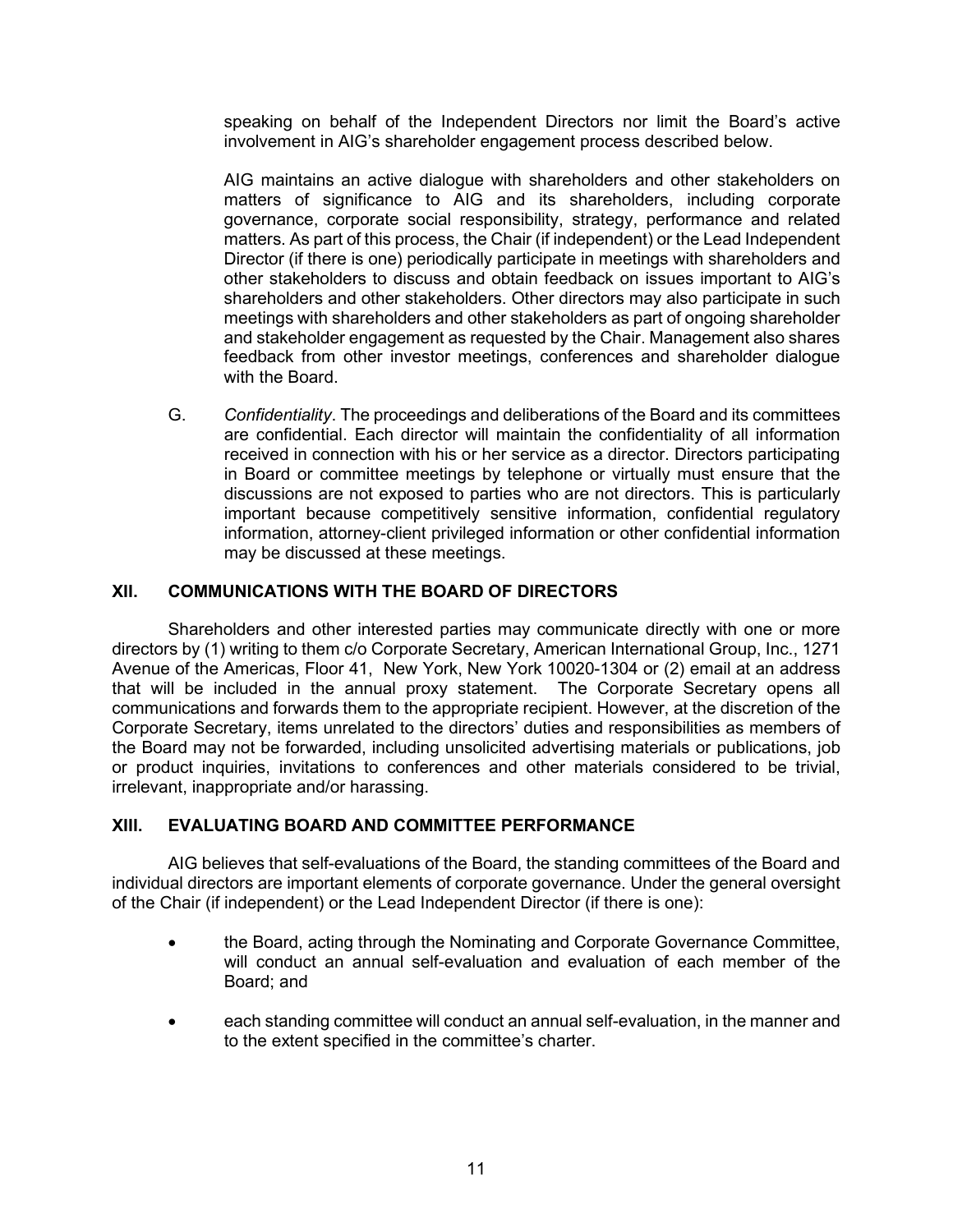#### **XIV. CHARITABLE GIVING**

AIG, and its subsidiaries, may make charitable gifts, grants, contributions, commitments and pledges and awards of various types (collectively, "gifts") in the ordinary course of their business to charities, including foundations, endowments, trusts, charitable organizations and groups, cultural and educational institutions and others (collectively, "institutions"). The Board has adopted the following guidelines with respect to the making of such gifts:

- Gifts are to be made prudently and to further AIG's business interests, including the enhancement of AIG's reputation and standing in the communities where it operates. It is the responsibility of management to determine whether a gift satisfies this purpose before it is made, pledged or committed.
- Management will provide the Nominating and Corporate Governance Committee with quarterly reports on all charitable gifts that have been made, pledged or committed for since the last such report that result in gifts aggregating \$50,000 or more within the current calendar year to or on behalf of a given institution. Management will also provide an annual report, that will be available upon request, with respect to all charitable gifts that have been made, pledged or committed for during the past calendar year that result in gifts aggregating \$50,000 or more to or on behalf of a given institution. Gifts made to institutions under the AIG Matching Grants Program will not be taken into account in calculating the \$50,000 or more amount.
- Management will inform the Nominating and Corporate Governance Committee before the making of any proposed gift that would result in gifts aggregating \$50,000 or more within any calendar year to or on behalf of an institution (1) of which a non-management director serves as a director, advisory director (or in a similar capacity) or executive officer or (2) which is present at one or more events honoring any non-management director, even if that non-management director is not a director, advisory director (or in a similar capacity) or executive officer of, or otherwise affiliated with, the institution. Gifts made to institutions under the AIG Matching Grants Program will not be taken into account in calculating the \$50,000 or more amount.
- Non-management directors will not directly solicit gifts from AIG (including any of its subsidiaries) to or on behalf of any institution of which a non-management director serves as a director, advisory director (or in a similar capacity) or executive officer or which is honoring that non-management director.

## **XV. POLITICAL CONTRIBUTIONS**

AIG, and its subsidiaries, may make political contributions in the ordinary course of their business to further AIG's business interests. It is the responsibility of management to determine whether a contribution satisfies this purpose before it is made, pledged or committed. All political contributions will be made in accordance with all applicable laws, rules and regulations.

Management will provide the Nominating and Corporate Governance Committee with a report, at least annually, with respect to all political contributions that have been made since the last such report. The Nominating and Corporate Governance Committee will report to the Board,